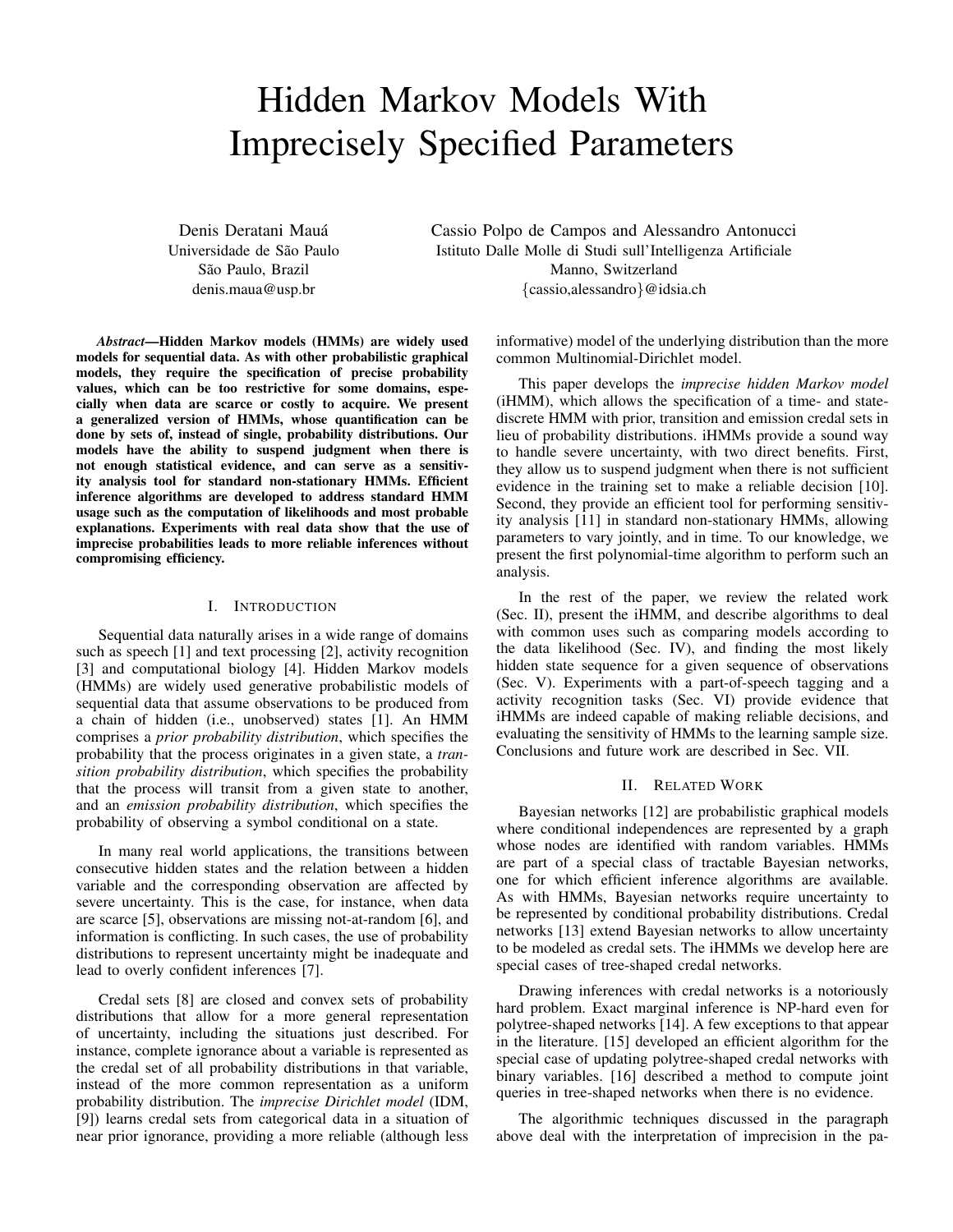rameters known as strong independence. Strong independence, which we adopt in this work, assumes the existence of an ideal probability distribution which we cannot characterize for lack of resources. Epistemic irrelevance (or its symmetrical counterpart epistemic independence) on the other hand makes no such claim, and allows for the possibility that there might not be any single probability distribution capable of representing a certain piece of (uncertain) knowledge. [17] presented an efficient algorithm for single-query marginal inferences in tree-shaped credal networks under epistemic irrelevance. As an HMM is a tree-shaped credal network, filtering (i.e., estimating the marginal probability of the future state given a sequence of observations) can be performed in polynomial-time if epistemic irrelevance by their algorithm. Recently, [18] showed that filtering on iHMM provides the same results whether one adopts strong independence or epistemic irrelevance. Hence, filtering is also polynomial-time computable in iHMMs under strong independence.

For other marginal inference tasks, efficiency can be achieved at the expense of accuracy. [19] developed an approximate method based on linear programming relaxations that was shown to outperform other approximate methods for marginal inference.

The use of credal sets in modeling sequential data is not new. [20] investigated Markov chains with interval-valued transition probabilities. [21] used credal sets for sensitivity analysis in Markov chains. [22] and [23] defined imprecise Markov chains, and analyzed some basic asymptotic behaviors such as regularity and ergodicity. [24] studied imprecise Markov chains with absorbing states. [25] investigated the use of iHMMs under epistemic irrelevance for tracking tasks. [7] defined an iHMM over continuous variables aimed at performing robust filtering. An imprecise version of the Baum-Welch procedure [1], used to estimate the parameters of an HMM when the state sequence is not observable, was developed by [26], and tested on a activity recognition task. [27] extended the learning of iHMMs from data to the case of epistemic irrelevance. [28] designed an algorithm that computes the maximal joint state sequences of an iHMM. A state sequence is maximal if there is no other state sequence with greater probability under any distribution induced by the model. Finding maximal state sequences is an alternative to the explanation methods we develop in Section V. [29] designed a method for comparing two iHMMs according to their asymptotic data likelihood, and also applied it on activity recognition.

## III. IMPRECISE HIDDEN MARKOV MODELS

Let  $Q_t$  denote a family of discrete variables parametrized by t and taking values in a finite set of states  $Q =$  $\{z_1, \ldots, z_N\}$ . The parameter t is called *time (step)*. For convenience, we identify each state  $z_i$  with its subscript i. Similarly, let  $O_t$  denote a family of discrete variables taking values in a set of possible outcomes  $\mathcal{O} = \{y_1, \ldots, y_M\}.$ 

Definition 1. *A hidden Markov model (HMM) is a tuple*  $\lambda = (a_2^1, \ldots, a_T^N, b_1^1, \ldots, b_T^N, \pi)$ , where  $a_t^i$ ,  $i = 1, \ldots, N$ ,  $t =$  $(2,\ldots,T)$ , and  $b_t^i$ ,  $i=1,\ldots,N$ ,  $t=1,\ldots,T$ , are transition *and emission probability distributions, respectively, and* π *is the prior probability distribution. The model is said to be* stationary *if for any i,t and t'* we have that  $a_t^i = a_{t'}^i$  and  $b_t^i = b_{t'}^i$ .

An HMM defines a joint probability distribution

$$
p(q_{1:T}, o_{1:T}|\lambda) = \pi(q_1)b_1^{q_1}(o_1) \prod_{t=1}^T a_t^{q_{t-1}}(q_t)b_t^{q_t}(o_t)
$$
 (1)

over the set of *hidden* variables  $Q_1, \ldots, Q_T$  and *manifest* variables  $O_1, \ldots, O_T$  such that the sequence  $Q_{1:T}$  :=  $(Q_1, \ldots, Q_T)$  is a Markov chain (i.e.,  $Q_{t+1}$  is conditionally independent of  $Q_1, \ldots, Q_{t-1}$  given  $Q_t$ , for each t), and the probability of the variables in  $O_{1:T} := (O_1, \ldots, O_T)$  are only affected by the corresponding hidden variables (i.e.,  $O_t$  is conditionally independent of all other variables given  $Q_t$ ).

For any set of random variables  $X_{1:r} = \{X_1, \ldots, X_r\},\$  $K_{X_{1:r}}$  denotes a credal set over  $X_{1:r}$ , that is, a closed convex set of probability distributions  $p(X_{1:r})$ . A conditional credal set  $K_X^w$  of conditional probability distributions  $p(X|W = w)$ is obtained by element-wise application of Bayes' rule over  $K_{X,W}$  for  $W = w$ . The lower and upper probability for an event  $X = x$  are defined, respectively, by  $p(x|K_X) :=$  $\min_{p \in K_X} p(x)$  and  $\overline{p}(x|K_X) := \max_{p \in K_X} p(x)$ .

Definition 2. *An imprecise hidden Markov model (iHMM) is a tuple*  $\Lambda = (A_2^1, \ldots, A_T^N, B_1^1, \ldots, B_T^N, \Pi)$ , where  $A_t^i :=$  $K_{Q_t}^i$ ,  $i = 2, ..., N_t = 1, ..., T$ , and  $B_t^i := K_{Q_t}^i$ ,  $i =$  $1, \ldots, N, t = 1, \ldots, T$ , are credal sets of transition and *emission distributions, respectively, and* Π *is the credal set of prior distributions. An iHMM is said to be* homogenous *if for all i: (i) transition credal sets*  $A_2^i, \ldots, A_T^i$  are equal, and (*ii*) emission credal sets  $B_1^i, \ldots, B_T^i$  are equal.

The above notation emphasizes the analogies with standard HMMs. In fact, an iHMM can be seen as a set of precise HMMs, one for each combination of probability distributions  $a_2^1 \in A_2^1, \ldots, a_T^N \in A_T^N, b_1^1 \in B_1^1, \ldots, b_T^N \in B_T^N, \pi \in \Pi$ . Yet another view of an iHMM is as the set of joint probability distributions that factorizes as in (1).

Example. *Consider the following matrices containing lower and upper probabilities.*

$$
\underline{A} = \begin{pmatrix} 0.3 & 0.4 \\ 0.5 & 0.4 \end{pmatrix} \qquad \qquad \overline{A} = \begin{pmatrix} 0.6 & 0.7 \\ 0.6 & 0.5 \end{pmatrix}
$$

$$
\underline{B} = \begin{pmatrix} 0.1 & 0.3 \\ 0.2 & 0.3 \end{pmatrix} \qquad \qquad \overline{B} = \begin{pmatrix} 0.7 & 0.9 \\ 0.7 & 0.8 \end{pmatrix}
$$

$$
\underline{\Pi} = (0.3 \quad 0.6) \qquad \qquad \overline{\Pi} = (0.4 \quad 0.7)
$$

*Let* Π *be the set of prior probability distributions* π *such* that  $\pi(j) \in \left[ \underline{\Pi}_j, \overline{\Pi}_j \right]$ ,  $A_2^i$  *be the set of transition probability* distributions  $a_2^i$  such that  $a_2^i(j) \in \left[ \underline{A}_{ij}, \overline{A}_{ij} \right]$ , and  $B_t^i$  be *the set of emission probability distributions* b i t *such that*  $b_t^i(j) \in \left[ \underline{B}_{ij}, \overline{B}_{ij} \right]$ ,  $i = 1, 2, j = 1, 2$ , and  $t = 1, 2$ . The tuple  $(A_2^1, A_2^2, B_1^1, B_1^2, B_2^1, B_2^2, \Pi)$  specifies an homogenous iHMM.

Given an iHMM  $\Lambda = (A_2^1, \ldots, A_T^N, B_1^1, \ldots, B_T^N, \Pi)$ , we write  $A_t := \times_{i=1}^N A_t^i$  to denote the Cartesian product of transition credal sets at time t (analogously for  $B_t$ ),  $A_{t_0:t_f} :=$  $\times_{t=t_0}^{t_f} A_t$  to denote the Cartesian product of credal sets from time  $t_0$  to time  $t_f$  (analogously for  $B_{t_0:t_f}$ ), and  $A_1^i := \Pi$  for any i.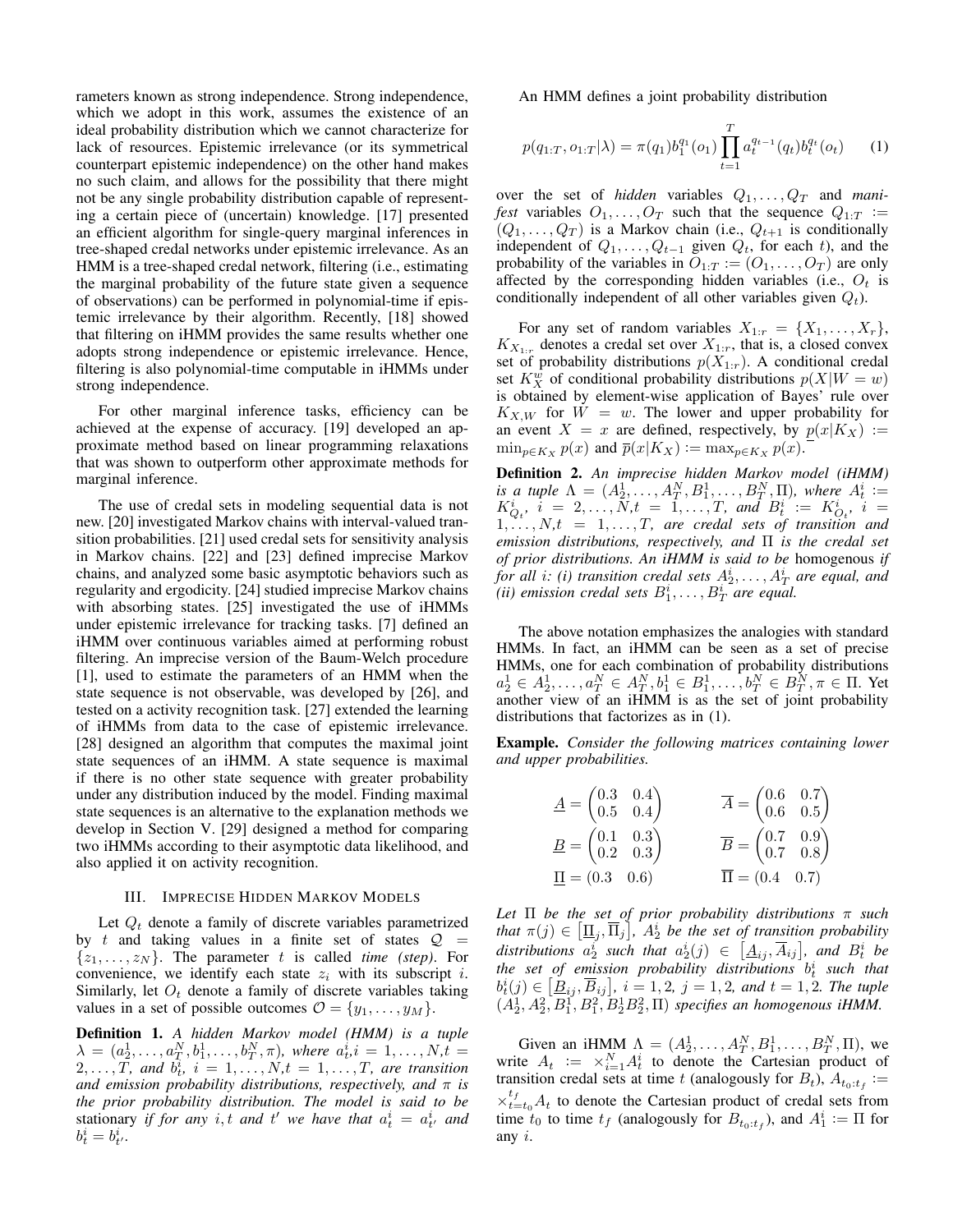# IV. LIKELIHOOD

HMMs are commonly used to classify sequential data by choosing the model that best fits a sequence of observations according to the likelihood. Formally, we can define the task as follows. Given a finite set  $\Lambda$  of (precise) HMMs, and a sequence of observations  $o_{1:T} \in \times_{t=1}^{T} \mathcal{O}$ , determine  $\lambda^*$  = argmax<sub> $\lambda \in \Lambda$ </sub>  $p(o_{1:T}|\lambda)$ . In order to generalize to the credal setting, we use the following notion of dominance.

**Definition 3.** Given two iHMMs  $\Lambda_1$  and  $\Lambda_2$  and an obser*vation sequence*  $o_{1:T}$ *, we say that*  $\Lambda_1$  dominates  $\Lambda_2$  *for*  $o_{1:T}$ *, denoted*  $\Lambda_1 \succ \Lambda_2$ *, if and only if* 

$$
\underline{p}(o_{1:T}|\Lambda_1) - \overline{p}(o_{1:T}|\Lambda_2) > 0.
$$
 (2)

Dominance suggests that iHMMs can be used as *credal classifiers* [16] for reliable/robust sequence classification in the same way as HMMs are used for classifying sequential data. A class label associated to model  $\Lambda_1$  is preferred as a classification of  $o_{1:T}$  over a class label associated to model  $\Lambda_2$  if and only if  $\Lambda_1 \succ \Lambda_2$ . Given a finite set  $\Lambda_1, \ldots, \Lambda_K$  of iHMMs, credal classification outputs the set of undominated models

$$
\Lambda^* = \{ \Lambda_k | \nexists j \neq k \text{ such that } \Lambda_j \succ \Lambda_k \} .
$$
 (3)

The elements of  $\Lambda^*$  are determined by computing the upper and lower likelihood for each model  $\Lambda_k$ ,  $k = 1, \ldots, K$ . In the rest of this section, we present an algorithm to compute such probabilities that is inspired on the algorithm of [16] for computing joint queries with no evidence in credal trees. For the sake of brevity, we present only the derivation for the lower bound. The case for upper likelihoods is analogous.

Let the *lower backward* variable be given by

$$
\beta_t(i) = p(o_{t:T} | Q_{t-1} = i, \Lambda). \tag{4}
$$

The credal sets  $K^i_{O_t,x}$ ,  $i = 1, ..., N$ , are said to be *compatible* if it is possible to simultaneously consider probability distributions that attain lower probabilities  $p(o_{t:T} | Q_{t-1} = i, \Lambda)$  for all i. The variables  $\beta_t(i)$  can be computed recursively, according to the following inductive procedure.

1. Basis: For  $t = T + 1$ ,

$$
\beta_{T+1}(i) = 1, \qquad \text{for all } i \tag{5}
$$

Clearly,  $\{\beta_{T+1}(i)\}_{i=1}^N$  are compatible.

2. Induction: From  $t = T$  to  $t = 2$ ,

$$
\beta_t(i) = \min_{\substack{a_t^i \in A_t^i \\ b_t \in B_t}} \sum_{j=1}^N a_t^i(j) b_t^j(o_t) \beta_{t+1}(j) \tag{6}
$$

$$
= \min_{\substack{a_t^i \in A_t^i \\ b_t \in B_t}} \sum_{j=1}^N a_t^i(j) b_t^j(o_t) \underline{p}(o_{t+1:T}|j, \Lambda) \tag{7}
$$

$$
= \underline{p}(o_{t:T}|Q_{t-1} = i, \Lambda) , \qquad (8)
$$

where we have assumed by inductive hypothesis in  $(6)$ – $(7)$ that (4) holds at time  $t + 1$  for all j. In the passage (7)–(8), the lower bound can be obtained by assuming compatibility at time  $t + 1$  and noting the separate specification of transition and emission credal sets, followed by simple marginalization over  $Q_t$ .

3. Termination: For  $t = 1$ ,

$$
\beta_1(i) = \min_{\substack{\pi \in \Pi \\ b_t \in B_t}} \sum_{j=1}^N \pi(j) b_1^j(o_t) \beta_2(j) \tag{9}
$$

$$
= \underline{p}(o_{1:T}|\Lambda) . \tag{10}
$$

Let  $U$  denote the worst case time spent to compute one iteration of the recursion in (6). The algorithm solves  $O(NT)$ recursions of  $\beta_t(i)$ , taking a total time of  $O(TNU)$ . The time to solve each recursion depends on how credal sets are specified.

Consider the case where credal sets are specified by probability intervals. A (conditional) credal set  $K_X^z$  is said to be specified by interval-valued probabilities if it can be described by a set of inequalities in the form

$$
0 \le \ell(x) \le p(x|z) \le u(x) \le 1, \forall x \in \mathcal{X} \tag{11}
$$

$$
\sum_{x} p(x|z) = 1.
$$
 (12)

Let us define the auxiliary variable j  $\frac{J}{t}$  =  $\min_{b_t^j \in B_t^j} b_t^j(o_t) \beta_{t+1}(j)$ . Since credal sets are separately specified, variables  $v_t^j$  for  $j = 1, ..., N$  can be optimized independently, and recursion (6) can be solved by  $\min_{a_t^i \in A_t^i} \sum_{j=1}^N a_t^i(j)v_t^j$ . Because each  $A_t^i$  is defined through intervals and the values  $v_t^j$  are known, this problem reduces to a continuous knapsack problem, which can be solved in  $U = O(N)$  time [16].

If the credal sets are specified by finite sets of distributions, the optimization in (6) can be solved by enumeration of all possible solutions [15], which can be done in  $O(E)$  time, where E is the maximum cardinality of a set in  $\Lambda$ .

#### V. MOST PROBABLE EXPLANATION

An important use of (precise) HMMs is to infer the most probable configuration of the hidden states for a given sequence of observations, that is,

$$
q_{1:T}^* = \underset{q_{1:T}}{\text{argmax}} \frac{p(q_{1:T}, o_{1:T})}{\sum_{i_{1:T}} p(i_{1:T}, o_{1:T})} \,. \tag{13}
$$

The Viterbi algorithm [30] can be used to efficiently solve (13) for the optimal sequence based on the fact that the denominator on the right-hand side is constant with respect to the choice of  $q_{1:T}$  and can thus be excluded from the computation. This approach can be generalized to iHMMs by adopting the following criteria.

Definition 4. *Given an iHMM* Λ*, the* joint maximin *and* joint maximax explanations *for a sequence*  $o_{1:T}$  *are given by, respectively,*

$$
\underset{q_{1:T}}{\operatorname{argmax}} \underline{p}(q_{1:T}, o_{1:T}|\Lambda) , \qquad (14)
$$

$$
\underset{q_{1:T}}{\operatorname{argmax}} \overline{p}(q_{1:T}, o_{1:T}|\Lambda) . \tag{15}
$$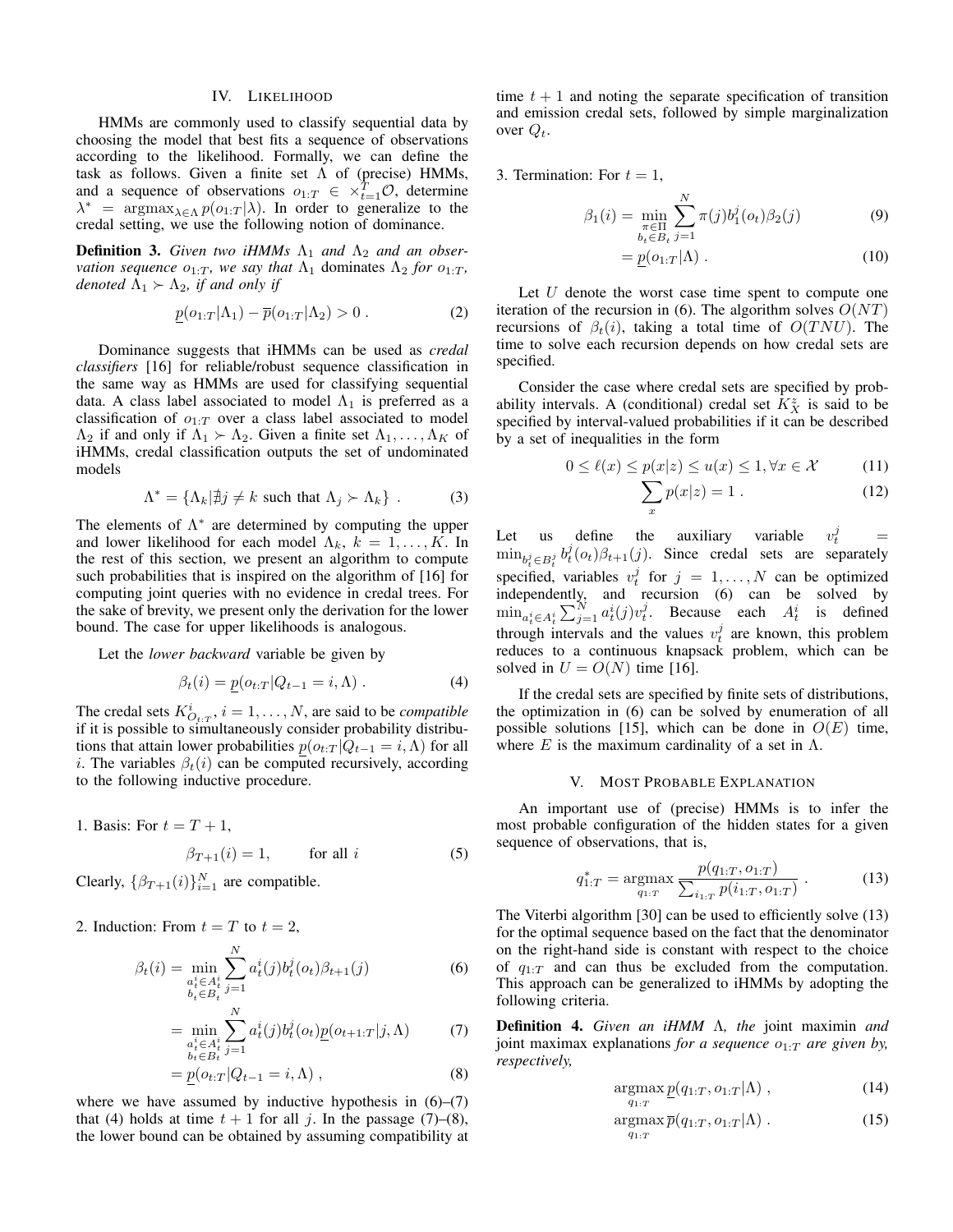The maximin and maximax explanations describe extreme scenarios where the distributions are chosen, respectively, in a pessimistic and optimistic way. We can use this fact to analyze the sensitivity of precise HMMs to fluctuations of the parameters over time and within the bounds defined by the local credal sets. In this sense, explanations provided by HMMs comprised in an iHMM can be regarded as reliable if both maximin and maximax explanations coincide.

Note that, unlike the case for precise HMMs, the explanations obtained using (14) and (15) may differ from the explanations provided by extreme scenarios of the posterior probabilities, since in the equations

$$
\underset{q_{1:T}}{\text{argmax}} \min_{p \in K_{Q_{1:T}, O_{1:T}}} \frac{p(q_{1:T}, o_{1:T})}{\sum_{i_{1:T}} p(i_{1:T}, o_{1:T})}, \qquad (16)
$$

$$
\underset{q_{1:T}}{\text{argmax}} \max_{p \in K_{Q_{1:T}, O_{1:T}}} \frac{p(q_{1:T}, o_{1:T})}{\sum_{i_{1:T}} p(i_{1:T}, o_{1:T})}, \qquad (17)
$$

the denominators vary with the choice of state sequence and hence cannot be excluded. Empirical results with artificial data (omitted from this paper due to lack of space) show that, at least for small chains, the explanations obtained using joint probability do not differ significantly from those obtained by the posterior probabilities. Additionally, the joint seems to provide explanations at least as reliable as the posterior.

In what follows, we present an algorithm for computing joint maximin explanations based in (14). A similar algorithm based in (15) can be obtained by analogy.

Let  $\delta_t(i)$  and  $\phi_t(i)$  be defined, respectively, as

$$
\delta_t(i) = \max_{q_{t:T}} \underline{p}(q_{t:T}, o_{t:T} | Q_{t-1} = i, \Lambda), \qquad (18)
$$

$$
\phi_t(i) = \underset{q_{t:T}}{\text{argmax}} \, \underline{p}(q_{t:T}, o_{t:T}|Q_{t-1} = i) \,.
$$
 (19)

We can solve variables  $\delta_t(i)$  and  $\phi_t(i)$  recursively by a Viterbi-like algorithm as follows.

1. Basis: For  $t = T + 1$ ,

$$
\delta_{T+1}(i) = 1, \quad \text{for all } i \tag{20}
$$

$$
\phi_{T+1}(i) \text{ arbitrary for all } i. \tag{21}
$$

2. Induction: From  $t = T$  to  $t = 2$ ,

$$
\delta_t(i) = \max_{j} \min_{\substack{a_t^i \in A_t^i \\ b_t \in B_t}} a_t^i(j) b_t^j(o_t) \delta_{t+1}(j)
$$
(22)  

$$
= \max_{j} \left[ \underline{p}(Q_t = j, o_t | Q_{t-1} = i, \lambda) \times \max_{q_{t+1}:T} \underline{p}(q_{t+1:T}, o_{t+1:T} | j, \lambda) \right]
$$
(23)

$$
= \max_{q_{t:T}} \underline{p}(q_{t:T}, o_{t:T} | Q_{t-1} = i, \Lambda) . \tag{24}
$$

The passage from  $(22)$ – $(23)$  was obtained by assuming the inductive hypothesis of (18) true at time step  $t+1$  and solving the minimization locally due to the separate specification. Equation (24) was reached by moving the inner maximization out, as it is independent with respect to the choice of  $p(Q_t = j, o_t | Q_{t-1} = i, \Lambda)$ , and then applying probability laws.  $\phi_t(i)$  is chosen as the argument of (22).

3. Termination: For  $t = 1$ ,

$$
\delta_1(i) = \max_{j} \min_{\substack{\pi \in \Pi \\ b_t \in B_t}} \pi(j) b_q^j(o_q) \delta_2(j)
$$
 (25)

$$
= \max_{q_1, r} \underline{p}(q_{1:T}, o_{1:T} | Q_{t-1} = i, \Lambda).
$$
 (26)

The most probable explanation can be obtained by backtracking the partial decisions stored in  $\phi_t(i)$ ,

$$
q_t^* = \phi_t(q_{t-1}^*), \text{ for } t = 2, ..., T
$$
,

where  $q_1^*$  is the solution of (25).

The algorithm runs in  $O(TN^2)$  time, since the minimizations can be solved by choosing lower probabilities, which are already available for interval-base probability sets or can be computed in advance for credal sets specified by probability distributions.

## VI. EXPERIMENTS

In this section, we describe the results of experiments with real data that provide evidence of the efficiency and applicability of the algorithms described here.<sup>1</sup>

#### *A. Human Action Recognition*

As a purely demonstrative application of the likelihood algorithm described in Sec. IV, we consider an action recognition task. Given a video sequence, the goal is to determine which action, among a given number of possible alternatives, is showed there. The frames of the sequence can be easily regarded as the observations of a generative sequence, and HMMs are therefore a natural choice for the modeling. The Weizmann human action data set [3] is composed by a number of sequences, each one tagged by its action. Nine different actions (see second column of Table I) are considered.

We adopt a simple approach to action recognition based on the likelihood algorithm for iHMMs. Nine "representative" video sequences, one for each action, are selected from the benchmark. Then, for each selected sequence, an iHMM is obtained using local IDMs [9] with fractional counts estimated from data using the standard Baum-Welch algorithm [1] in the place of data counts. We denote these iHMMs by  $\Lambda_1, \ldots, \Lambda_9$ . The use of iHMMs here are justified by the fact that, likewise single probability distributions estimated from data, fractional count estimates from the Baum-Welch algorithm are prone to inaccuracies introduced by the scarceness of data and other factors  $[26]$ <sup>2</sup> For each frame, the first five features, obtained among 50 selected features processed with principal components analysis, are treated as a single manifest variable. No data are available about the hidden variable, whose number of states (also called *canonical poses*) is an input for the Baum-Welch algorithm (we set  $N = 5$ ).

As an illustrative example, we consider a random sequence not used as a representative to be classified based on the models in  $\Lambda^*$ . According to the dominance criterion (Def. 3),

<sup>&</sup>lt;sup>1</sup>The inference algorithms are available upon request to the first author.

<sup>2</sup>Note that we assume MAR as a valid hypothesis since all states are missing in a presumably non selective way. In fact, iHMMs can also deal with other learning approaches that do not make assumptions about the missingness process [6].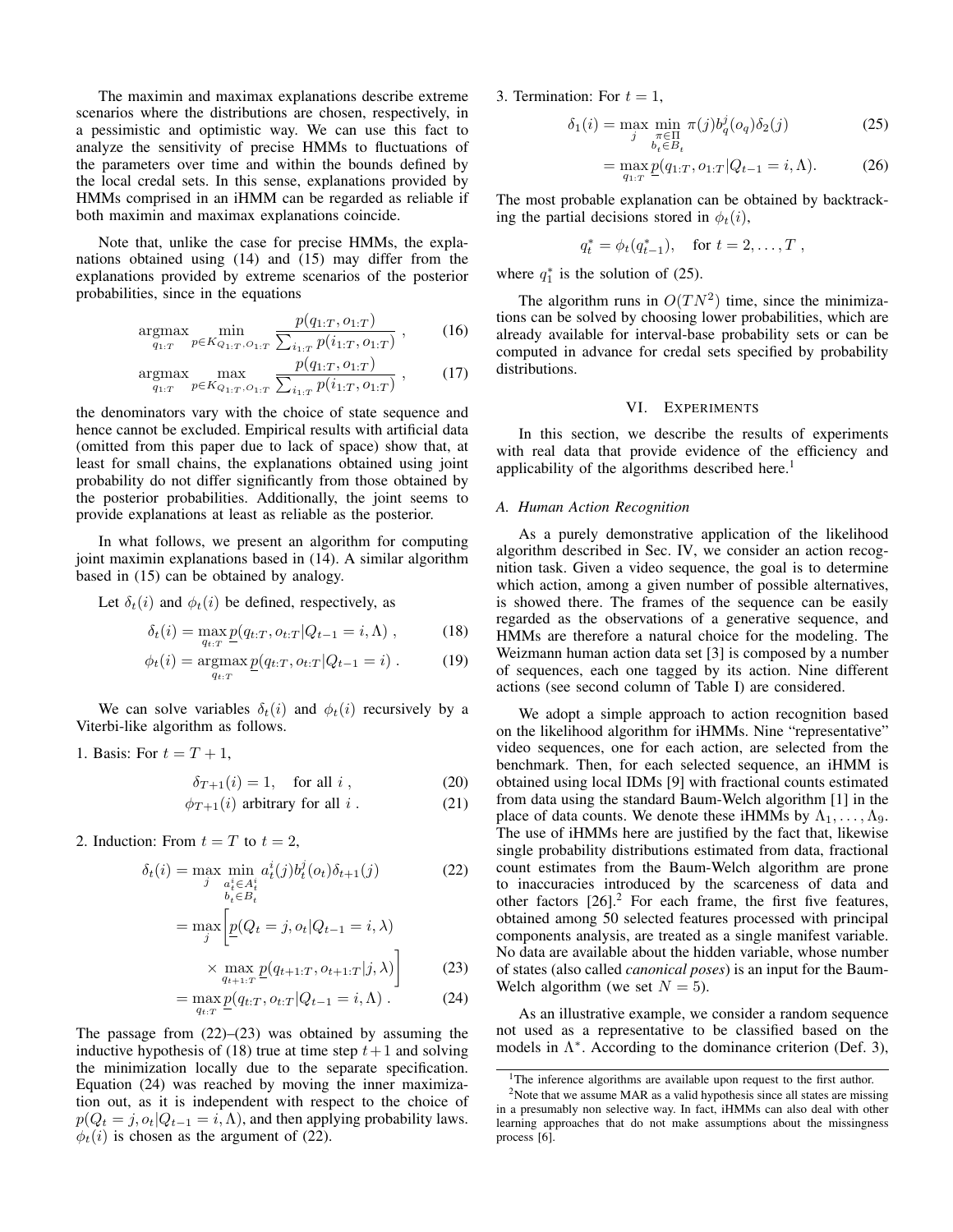TABLE I. COMPARISON BETWEEN THE DECISIONS MADE BY IHMMS USING LOWER AND UPPER LIKELIHOOD AND HMM USING LIKELIHOOD FOR A SINGLE TEST SEQUENCE THAT SHOWS A "WALK" ACTION. BOLD FACE IS USED TO OUTLINE THE ACTIONS NOT REJECTED BY THE IHMMS AND THAT MAXIMIZING THE LIKELIHOOD FOR THE HMM.

| j              | action | $p(o_{1:T} \lambda_i)$ | $\overline{p}(o_{1:T} \lambda_i)$ | $p(o_{1:T} \lambda_i)$ |
|----------------|--------|------------------------|-----------------------------------|------------------------|
| 1              | bend   | 0.8152                 | 0.8607                            | 0.8605                 |
| 2              | jack   | 0.8721                 | 0.9207                            | 0.9206                 |
| 3              | jump   | 0.8425                 | 0.8895                            | 0.8893                 |
| $\overline{4}$ | pjump  | 0.8670                 | 0.9153                            | 0.9151                 |
| 5              | side   | 0.8139                 | 0.8594                            | 0.8591                 |
| 6              | run    | 0.9083                 | 0.9588                            | 0.9587                 |
| 7              | walk   | 0.8622                 | 0.9103                            | 0.9101                 |
| 8              | wavel  | 0.8561                 | 0.9039                            | 0.9037                 |
| 9              | wave2  | 0.8390                 | 0.8858                            | 0.8856                 |

the result of the classification is a set of non rejected actions, that is, a set of possible explanations comprising the true one. Table I shows the results of a comparison with precise HMMs (with parameters learned with Baum-Welch) for a single video sequence in the test set. Notably, the precise approach returns a wrong answer, while the imprecise approach returns a set of four actions, including both the correct one and the wrong one returned by the HMM.

### *B. Part-of-Speech Tagging*

We evaluated the ability of iHMMs to discriminate between reliable and non reliable explanations by comparing joint maximin and maximax explanations in a part-of-speech (PoS) tagging task [2].

We performed experiments with reduced versions of two common data sets used for PoS that are freely available on the *nltk* package distribution.<sup>3</sup> The reduced versions of the Brown and Penn data sets contain, respectively, 38 and 31 distinct syntactic tags and  $\sim$  5500 and  $\sim$  3500 distinct words, and allowed us to exploit the performance of HMMs with small training samples, where the impact of single probability distributions learned from data is greater. The interval-based credal sets were learned using local IDMs (with hyperparameter  $s = 1$ ). Tags not occurring in the training data were omitted from the model (instead of having vacuous credal sets). Words appearing less than 4 times in the training data were collapsed into a single term and used for estimating the probability (or probability interval) of unseen words during classification. Coherently, the precise HMMs were learned with maximum likelihood smoothed by Perks' priors (with  $s = 1$ ), and same preprocessing steps. In order to assess the difficulty of the task we also performed tests with a simple unigram tagger. Fig. 1 reports the results of numerical simulations for 5-fold cross validation and increasing size of the training set for the two data sets.

We evaluated the ability of discriminating reliable and nonreliable explanations by comparing the average accuracy of the predictions (PoS tags) of the precise HMM in the full test set and in two partitions of test set. The first, denominated *match set* consisted only of tokens for which the maximin and maximax criteria provided the same explanation. The second, denominated *mismatch set*, consisted of instances where maximin and maximax disagreed. According to our

rationale, the accuracy of the precise should be much greater on the match set than on the mismatch set, as the former consisted of reliable predictions of the precise HMM. The results show that the predictions in the match set are considerably superior to the predictions in the mismatch set in both data set. The rate of agreement, represented in the graph as the distance between the full set and the match set accuracies, was low in both data sets, indicating the unreliability of explanations generated by precise HMMs learned from very few data.

## VII. CONCLUSION

We introduce imprecise hidden Markov models as an extension of standard HMMs that allows proper handling of the imprecision in the parameters that arise in many domains. We presented algorithms for computing likelihood and most probable explanation queries in iHMMs that are comparable in terms of complexity to the corresponding algorithms available for HMMs.

Experiments with real data showed that iHMMs do work as "cautious" classifiers that make decisions only when there is enough statistical evidence to support them. In addition, iHMMs can serve as valuable tools to perform analysis of the sensitivity of precise HMMs to variations of the parameters. More complete experiments with the classification of sequences are necessary.

The imprecision in the numerical parameters of the model translates to indeterminacy when using the models to make decisions as in the applications we show. We have adopted here interval dominance to compare models based on likelihood and maximin and maximax to evaluate explanations. The literature counts with other criteria that are worth evaluating. Implementing such criteria will require developing efficient algorithms. We leave that as future work.

There is also interest in investigating in the future the use of iHMMs in tasks such as filtering, for which efficient algorithms exist, and to extend the model to cases for which fast algorithms could still be achieved.

#### **REFERENCES**

- [1] L. Rabiner, "A tutorial on hidden Markov models and selected applications in speech recognition," *IEEE*, vol. 77, no. 2, pp. 257–286, 1989.
- [2] C. Manning and H. Schütze, *Foundations of Statistical Natural Language Processing*. MIT Press, 1999.
- [3] L. Gorelick, M. Blank, E. Shechtman, M. Irani, and R. Basri, "Actions as space-time shapes," *Transactions on Pattern Analysis and Machine Intelligence*, vol. 29, no. 12, pp. 2247–2253, 2007.
- [4] D. Nur, D. Allingham, J. Rousseau, K. Mengersen, and R. McVinish, "Bayesian hidden Markov model for DNA sequence segmentation: A prior sensitivity analysis," *Computational Statistics and Data Analysis*, vol. 53, pp. 1873–1882, 2009.
- [5] P. Walley, *Statistical Reasoning with Imprecise Probabilities*. Chapman and Hall, 1991.
- [6] M. Zaffalon and E. Miranda, "Conservative inference rule for uncertain reasoning under incompleteness," *Journal of Artificial Intelligence Research*, vol. 34, pp. 757–821, 2009.
- [7] A. Benavoli, M. Zaffalon, and E. Miranda, "Reliable hidden Markov model filtering through coherent lower previsions," in *Proceedings of the 12th International Conference on Information Fusion (FUSION)*, 2009, pp. 1743–1750.
- [8] I. Levi, *The Enterprise of Knowledge*. MIT Press, 1980.

<sup>3</sup>http://www.nltk.org